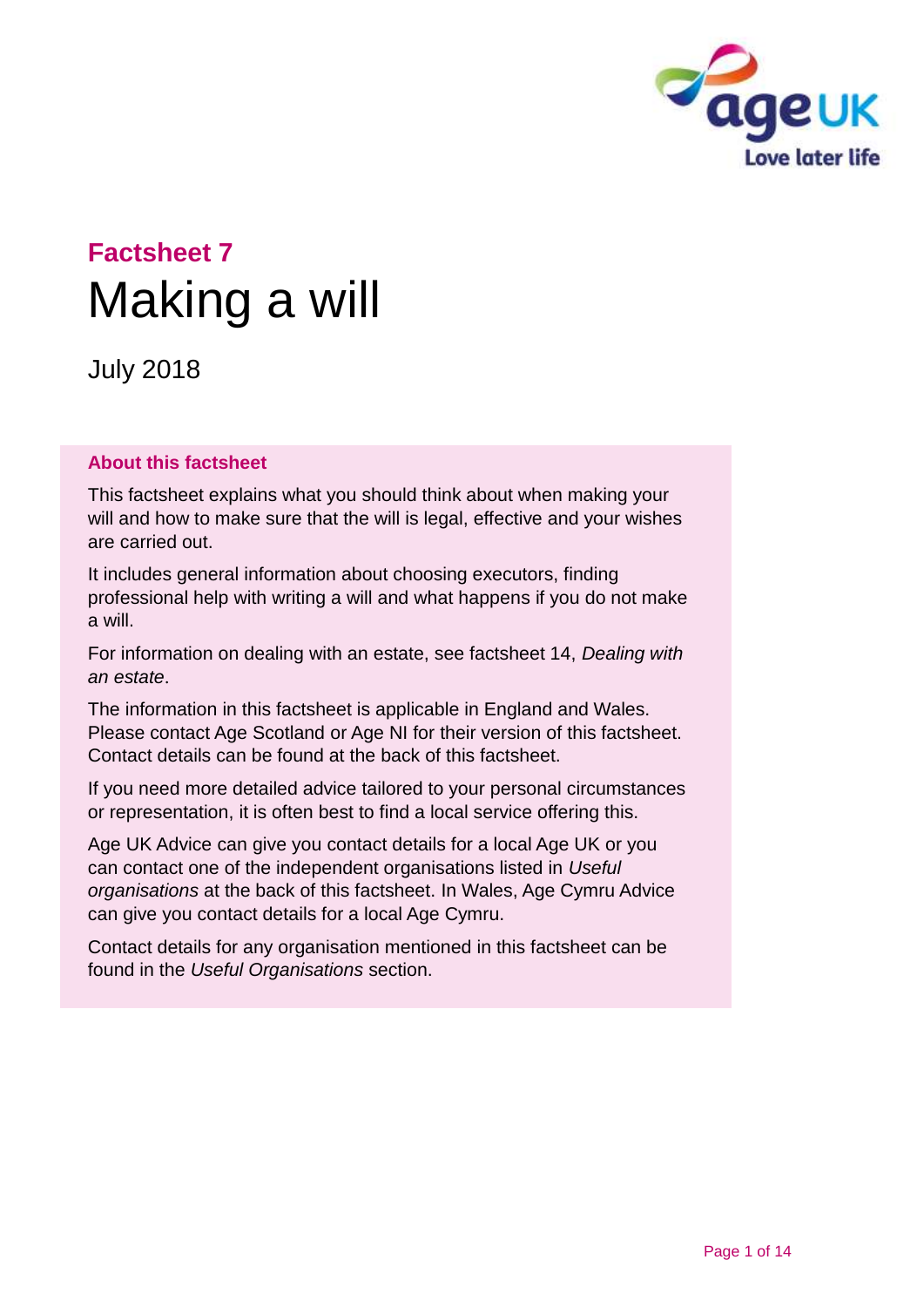# **Contents**

| <b>Making your will</b><br>1                            | 3              |
|---------------------------------------------------------|----------------|
| What happens if you die without a will?<br>$\mathbf{2}$ | 3              |
| <b>Making a valid will</b><br>3                         | 3              |
| How to make a will<br>4                                 | 4              |
| 4.1<br>Use a solicitor                                  | 4              |
| Other professional will-writing services<br>4.2         | 4              |
| 4.3<br><b>Banks</b>                                     | 5              |
| <b>Charities</b><br>4.4                                 | 5              |
| 4.5<br>Make your own will                               | 5              |
| What to include in your will<br>5                       | 5              |
| 5.1<br>Your estate                                      | 5              |
| 5.2<br>Legacies                                         | 6              |
| 5.2.1 Letter of wishes                                  | 6              |
| 5.3 Executors                                           | $\overline{7}$ |
| <b>Signing the will</b><br>6                            | 8              |
| <b>Witnessing the will</b><br>7                         | 8              |
| <b>Changing your will</b><br>8                          | 8              |
| Where to keep your will<br>9                            | 9              |
| 10 <sup>1</sup><br>Taxes on your death                  | 9              |
| <b>Special types of wills</b><br>11                     | 10             |
| Privileged wills<br>11.1                                | 10             |
| Joint wills<br>11.2                                     | 10             |
| <b>Mutual wills</b><br>11.3                             | 10             |
| Useful organisations                                    | 11             |
| Age UK                                                  | 13             |
| Support our work                                        | 13             |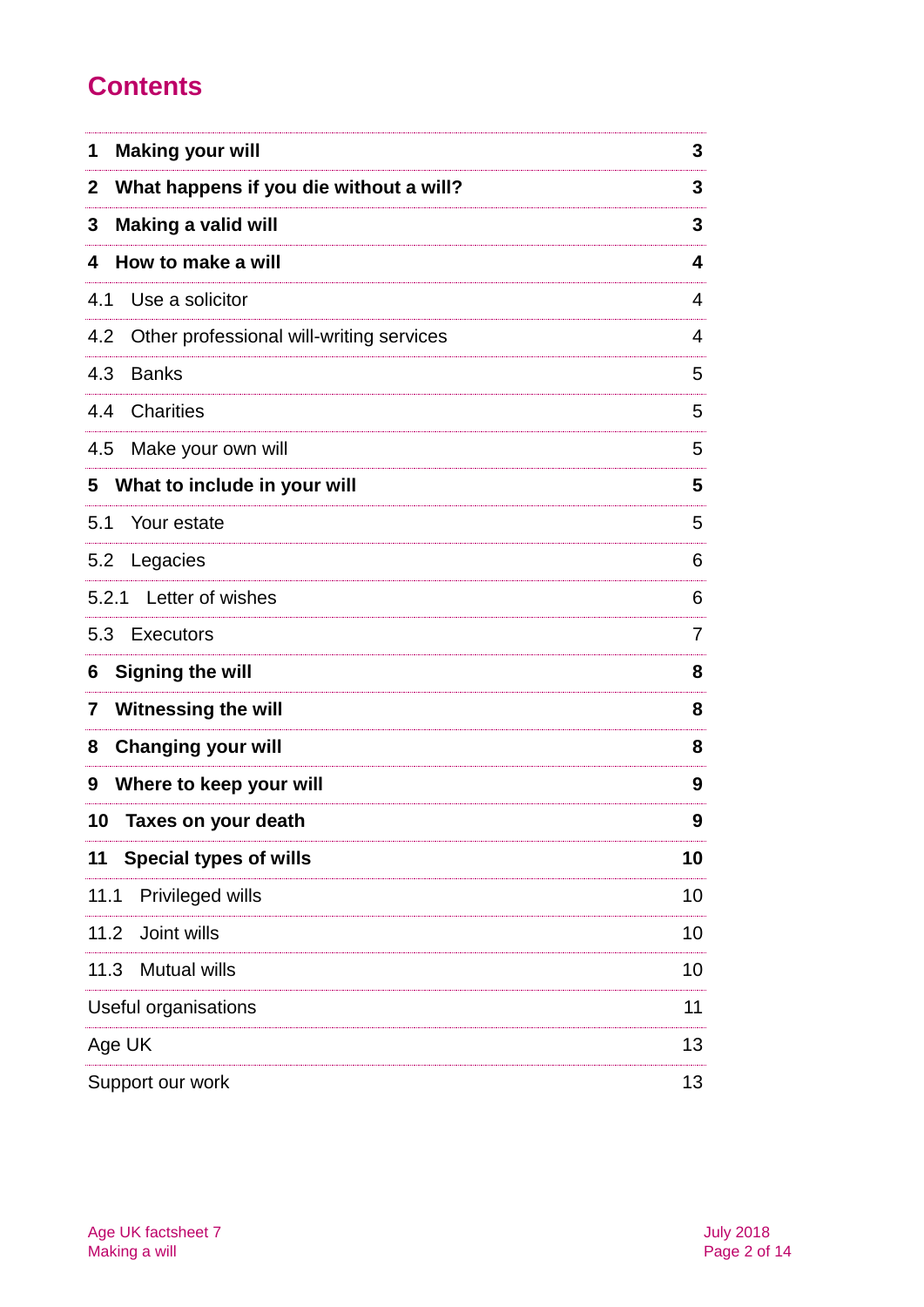### <span id="page-2-0"></span>**1 Making your will**

It is important to make a will for many reasons. You may want to be sure who inherits your assets, or protect yourself from Inheritance Tax, or you may want to pass specific items onto children or other relatives.

In particular, if you do not make a will, your estate may be distributed by the state according to intestacy rules. This means your estate is divided in a pre-determined way and this may not be to the people who you wanted to benefit. It may not be carried out in the most tax-efficient way.

You can make your own will and there are packs to help you do this available from shops or online. However, except in the simplest cases, it is generally advisable to use a solicitor who specialises in drafting wills. If there is a problem with the drafting or formalities of your will, it may prevent your wishes being carried out and can cause difficulties for those left to sort out your estate.

### <span id="page-2-1"></span>**2 What happens if you die without a will?**

If you die without making a will, you are said to have died "*intestate*". In this situation, your estate is divided up according to the rules of intestacy, which strictly governs how assets are shared out. If you have a spouse or civil partner and have children, your spouse or civil partner inherits all your personal possessions and the first £250,000 of your estate plus half the remainder. Your children inherit the remaining half of your estate.

If you have a spouse or civil partner and do not have any children, they inherit the whole of your estate and possessions. If you and your partner are not married or in a civil partnership and they are not in your will, they have no automatic right to inherit anything, even if you have children and have lived together for a long time. See factsheet 14, *[Dealing with an](http://www.ageuk.org.uk/Documents/EN-GB/Factsheets/FS14_Dealing_with_an_estate_fcs.pdf?dtrk=true)  [estate](http://www.ageuk.org.uk/Documents/EN-GB/Factsheets/FS14_Dealing_with_an_estate_fcs.pdf?dtrk=true)* for more information about the rules of intestacy.

### <span id="page-2-2"></span>**3 Making a valid will**

Certain requirements must be met for a will to be valid:

- it must be in writing
- it must be signed and witnessed, see section [6](#page-7-0) and [7](#page-7-1)
- you must be over 18 years, unless on military service
- you must have mental capacity to make a will and understand its effect
- you must not have been pressurised into making the will by someone else, and
- you must have full knowledge of, and approve, its contents.

At the beginning of the will, you should make a statement that this will revokes all others. It is advisable to keep copies of old wills with the most up-to-date version, in case of later disputes about the contents.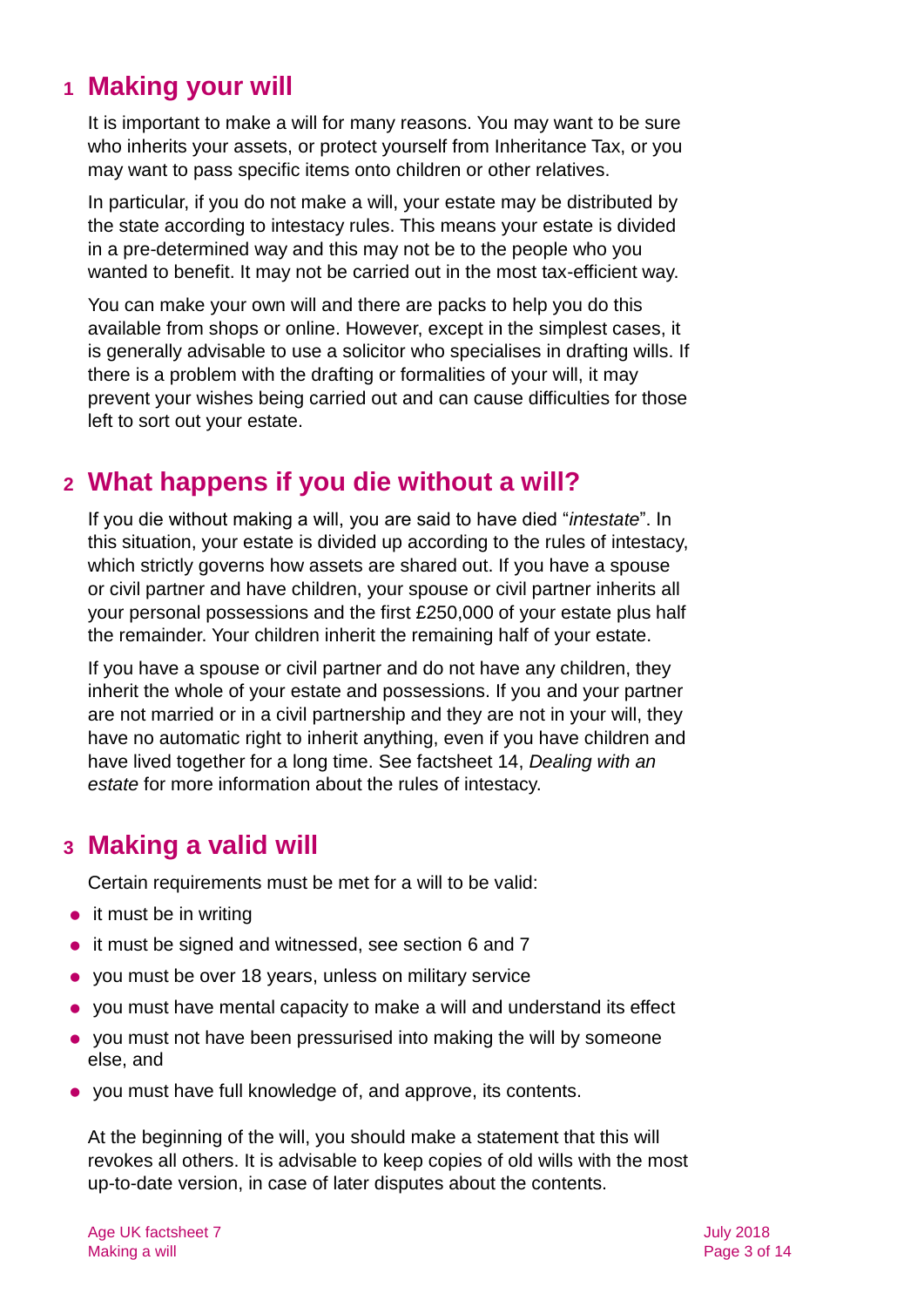### <span id="page-3-0"></span>**4 How to make a will**

There are a number of options open to you if you want to make a will.

#### **4.1 Use a solicitor**

Unless your will is very simple, it is advisable to consult a solicitor who specialises in writing wills. For example, you can use a solicitor if you intend to leave significant sums of money to people other than those who might expect to inherit it such as your husband or wife, or if you own foreign property or business. A poorly drafted will can cause unexpected difficulties or outcomes when your estate is settled, so using a suitably qualitied solicitor is often a good idea.

A solicitor may visit in your own home, care home or hospital if necessary. The cost of making a will varies according to its complexity. Ask at the start exactly what the cost will be. Many firms act on a fixed fee basis.

Check if the solicitor is a member of the Law Society's Wills and Inheritance Quality Scheme (WIQS) and/or the Society of Trust and Estate Practitioners (STEP). These are recognised quality marks for professionals who draft wills and deal with estates after your death.

Visit [www.lawsociety.org.uk/for-the-public/using-a-solicitor/quality](http://www.lawsociety.org.uk/for-the-public/using-a-solicitor/quality-marks/wills-inheritance/)[marks/wills-inheritance/](http://www.lawsociety.org.uk/for-the-public/using-a-solicitor/quality-marks/wills-inheritance/) or call 020 7242 1222 for more information. Alternatively, [Solicitors for the Elderly](https://sfe.legal/) is a national network of solicitors specialising in this area.

#### **4.2 Other professional will-writing services**

Other will-writing services can be provided by people who are not qualified solicitors. They can be cheaper than solicitors but are not regulated in the same way and may not have comparable experience, skills, qualifications or insurance. Always check for any extra charges that might be applied.

You should check they have insurance that covers the cost of any losses resulting from mistakes in the drafting of your will. Some charge fees for storing your will, which most solicitors do not. Ensure they have adequate secure facilities if they store your will.

If you store your will with them, ensure you inform your executor, family and friends of the full details of the company and where the will is. Keep a copy of the will in a safe place.

Problems may occur if a will-writing company goes out of business and it is not possible to locate the will.

There are two voluntary regulatory bodies that will-writers can join, called The Society of Will Writers and the Institute of Professional Will Writers. They have codes of practice and require members to have professional indemnity insurance. Contact them to check if someone is a member.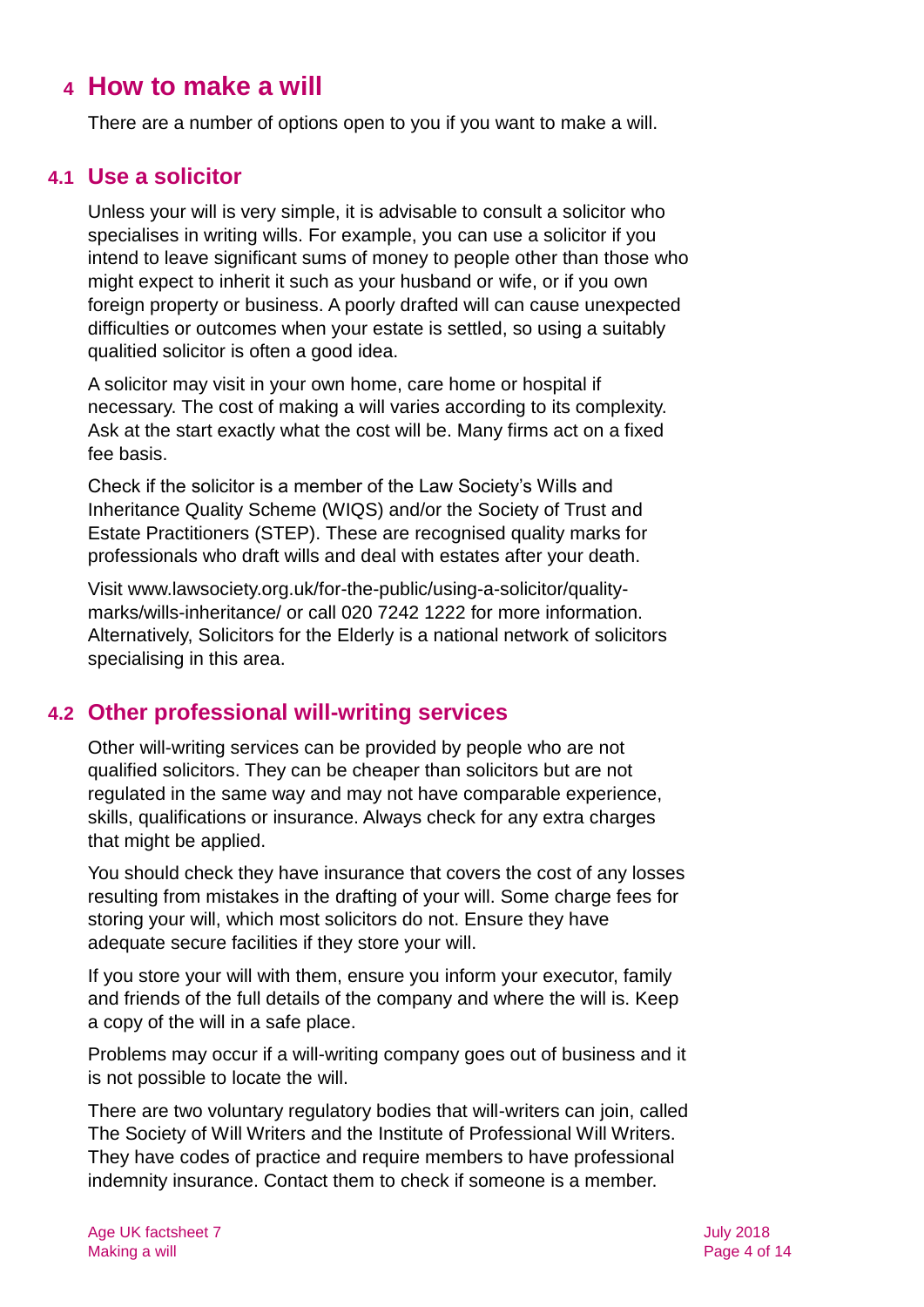#### **4.3 Banks**

Most banks and building societies offer will-writing services, but sometimes expect you to appoint them as your executor also. You should consider whether this is appropriate before you agree to this. Remember to ask about charges for this service.

#### **4.4 Charities**

Some charities offer free will writing services, hoping that you will consider leaving them some money in your will. This is, however, optional and you do not have to do this if you do not want to.

[Free Wills Month](https://freewillsmonth.org.uk/) is a regular campaign in England and Wales offering free simple wills to people aged 55 years and above. Participating charities, including Age UK, hope you might donate to them in your will. This is optional and not obligatory. If your will is more complicated, you may be asked to pay the solicitor a fee to recognise this.

[Will Aid](http://www.willaid.org.uk/) takes place every November. You can use a local solicitor signed up to Will Aid and instead of paying their fee, you are invited to make a donation to Will [Aid.](https://www.willaid.org.uk/) Funds raised are distributed to participating charities, including Age UK.

#### **4.5 Make your own will**

You can write your own will using do-it-yourself will-writing packs or forms you can purchase from stationery shops or online. In principle, you could simply write your will on a piece of paper, provided it satisfies all of the conditions in [section 3.](#page-2-2)

However, unless your will is very straightforward, this may cause problems when dealing with your estate if you make any mistakes, for example, spell someone's name incorrectly, miss out important information, or be unclear as to who you want to get what or do what.

### <span id="page-4-0"></span>**5 What to include in your will**

There are certain things to think about when you make your will. Even if you use a solicitor or professional will-writing service, it helps to think about these things beforehand.

#### **5.1 Your estate**

Think about what is likely to make up your estate when you die and how you would like to distribute this. Your estate is everything you own at the time of your death, including money, possessions, property, animals and investments. Before your estate is distributed to your beneficiaries (the people you are leaving things to), all your debts must be paid including funeral expenses.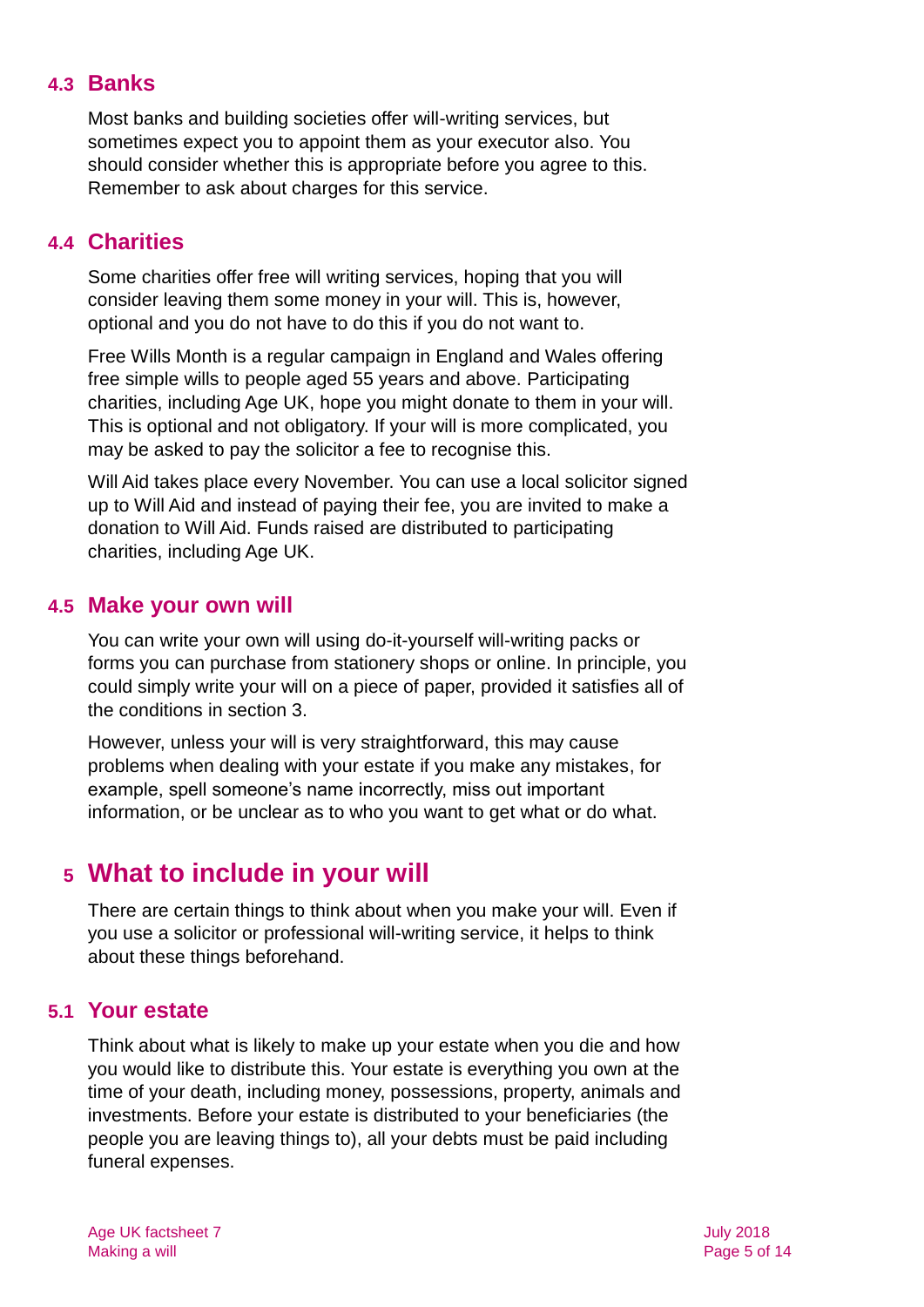You should take into account any property you jointly own. Property can either be owned as '*joint tenants'* or '*tenants in common'*. If you are a joint tenant, your share automatically passes to the other joint tenant(s). You cannot leave your share to someone else in your will.

If you are a tenant in common, you can leave your share to someone else. The type of joint ownership you have depends on what was agreed when you bought the property. It is possible to convert one form of joint ownership to the other. If you are in any doubt, seek independent advice.

If you have a joint bank account, money in the account automatically passes to the other account holder on your death, so you cannot usually leave it to someone else in your will.

#### **5.2 Legacies**

A gift made in a will is known as a legacy. Think about whom you want to benefit from your will, whether these are individuals, for example, family and friends, or an organisation such as a charity and the most effective way of leaving them a legacy.

Take into account that your circumstances may change significantly by the time of your death. Make sure your will is drafted so it does not present problems if, for example, a beneficiary dies before you, or your estate is worth significantly more or less than when you made your will.

If you leave specific possessions to specific people, make sure you give sufficient details to ensure there is no doubt about the identity of the possessions or who they should go to. For example, beneficiaries should be identified by their full names and relationship to you and items by way of clear descriptions.

In any event you should always name a '*residuary beneficiary'*. This is a person or charity that receives the remainder of your estate once any specified gifts have been made.

#### **5.2.1 Letter of wishes**

A letter of wishes is a confidential document drawn up to accompany a will. The contents of a will are legally binding but the contents of a letter of wishes are not. However, a letter of wishes can be useful in certain situations. For example, you can specify who should inherit household items or personal items such as furniture, ornaments, books or jewellery.

These items have a financial value but it is the sentimental value that leads people to list each item separately in the will, confirming the full details of the person to inherit them. Your will can becomes lengthy and overly cumbersome as a result.

To avoid this, pick a trusted person and name them in your will to receive specific items with a wish that they distribute them in accordance with a separate letter of wishes. This letter is stored with your will.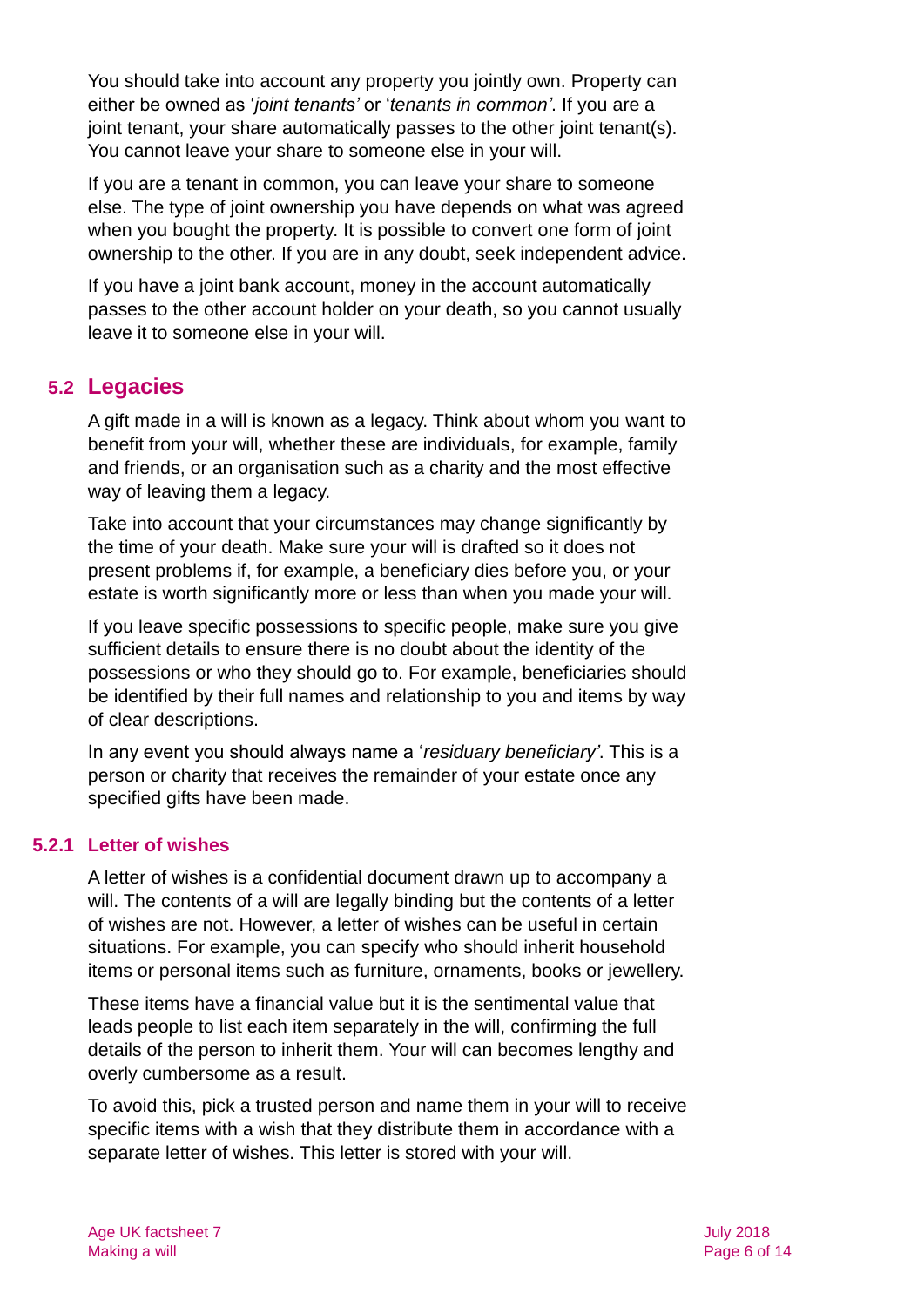If you change your mind about who should inherit a specific item, it can be done without altering the will.

Some potential problems to think about include:

- the person named to receive items is under no legal obligation to distribute them in accordance with the letter. They could keep the items.
- the person named could pass away first or not have the required capacity to carry out the wishes.
- the letter could be separated from the will or lost.

More than one individual can be named to lessen the chance of no-one being alive or capable to carry out the wishes or you could name the executor appointed in the will to accept the items.

It is not advisable to use a letter of wishes if items are of substantial value or absolute certainty is needed about who inherits specific items but they can be useful to dispose of everyday belongings.

#### **5.3 Executors**

Your will should name one or more executors. Executors are the people you choose to deal with your estate after your death and can be relatives or friends or a professional such as a solicitor, accountant or bank. You should choose an executor who you trust to carry out your wishes in accordance with the will.

Executors can be beneficiaries under the will and people often appoint their spouse, civil partner or children. Check with your proposed executor(s) they are willing to take this role before naming them, as it involves significant responsibility.

Consider naming more than one executor in case one dies before you. It may be easier for the executors if there is more than one person to share the work and the responsibility. The executors have to deal with day-today administration of your estate in the period before it is distributed.

Executors can claim from the estate for reasonable expenses incurred carrying out their duties. They should be aware they can be personally liable if they get any aspect of the estate administration wrong or distribute the estate in the wrong way.

If the estate is large or complicated or you simply do not wish to burden family or friends with the responsibility, you may want to appoint a professional executor such as a solicitor, accountant or bank. They charge for the work they do and the costs are met from your estate. Ask for details of likely costs before appointing them to check you are happy.

As a last resort, the Official Solicitor and Public Trustee (an independent public body appointed by the Lord Chancellor) can act as an executor. They are appointed if there is no one else able and willing to act as executor, or if a beneficiary is an incapacitated adult or dependent child likely to outlive both parents and other close relatives.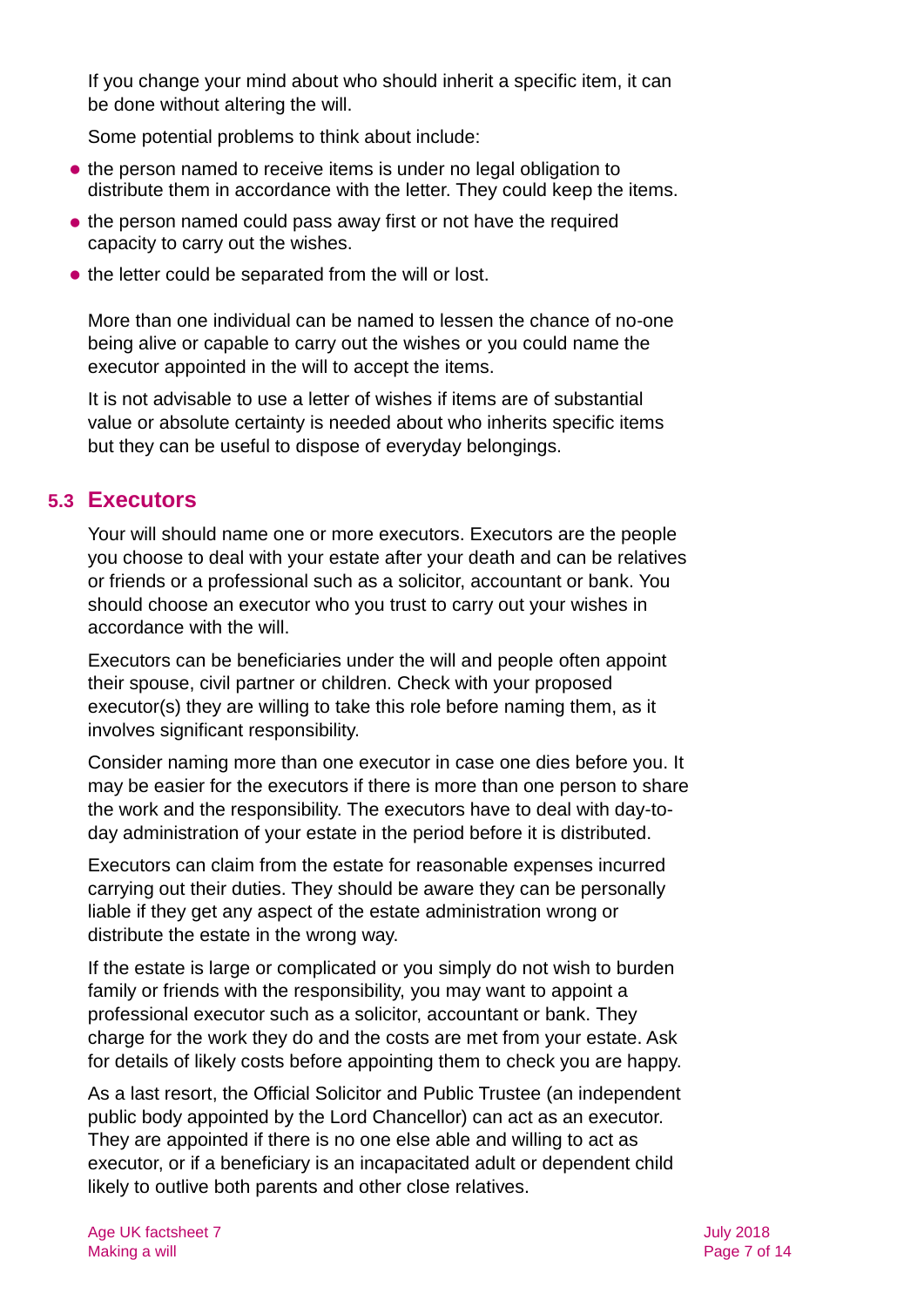## <span id="page-7-0"></span>**6 Signing the will**

You must sign your will, in front of two witnesses present at the same time. The law allows for a will to be signed on your behalf, as long as you are in the room and is signed at your direction. This usually happens if you are blind, illiterate, incapacitated or too unwell to sign the will.

Just because you are physically unable to sign a will does not mean you lack mental capacity to do so. However, you must have the mental capacity to make the will, otherwise it is invalid.

The test for determining whether a will signed on your behalf is valid is that while you were physically unable to sign the will, you did have the mental capacity to make the will, that the contents reflected your wishes and all other formalities were complied with.

Any will signed on your behalf must contain an '*attestation clause'*, stating you understood the contents of the will before it was signed.

If you have a serious illness or a diagnosis of dementia, it is always advisable to have a medical practitioner's statement at the time the will is signed, certifying you understood the nature of what you signed.

### <span id="page-7-1"></span>**7 Witnessing the will**

Your signature on the will must be witnessed by two people who physically see you sign your will. They must both be present when you sign. The witnesses must sign the will in your presence.

All three people (you and the two witnesses) must be in the room at the same time when signing. There should be an '*attestation clause'* in which the witnesses confirm you signed the will in their presence.

The witnesses or their husbands, wives or civil partners must not benefit from the will. It is important to select witnesses from people to whom you do not intend to leave any of your estate. If there are legacies for the witnesses or their spouse or civil partner, and the rest of the will is valid, the witnesses lose their entitlement to their legacy.

### <span id="page-7-2"></span>**8 Changing your will**

It is a good idea to review your will regularly to ensure it takes into account changes in your life that may mean your will needs updating.

Minor changes can be added using '*codicils'*. These must be signed and witnessed in the same way as the will, but the witnesses need not be the same as for the original will. If anything substantial needs to be changed you should make a new will revoking the old one. Never make alterations on the original document - either add a codicil or make a new will.

If you marry, remarry or enter into a civil partnership, your will becomes invalid unless made in contemplation of that marriage or partnership and the will specifically refers to this. Otherwise, make a new will.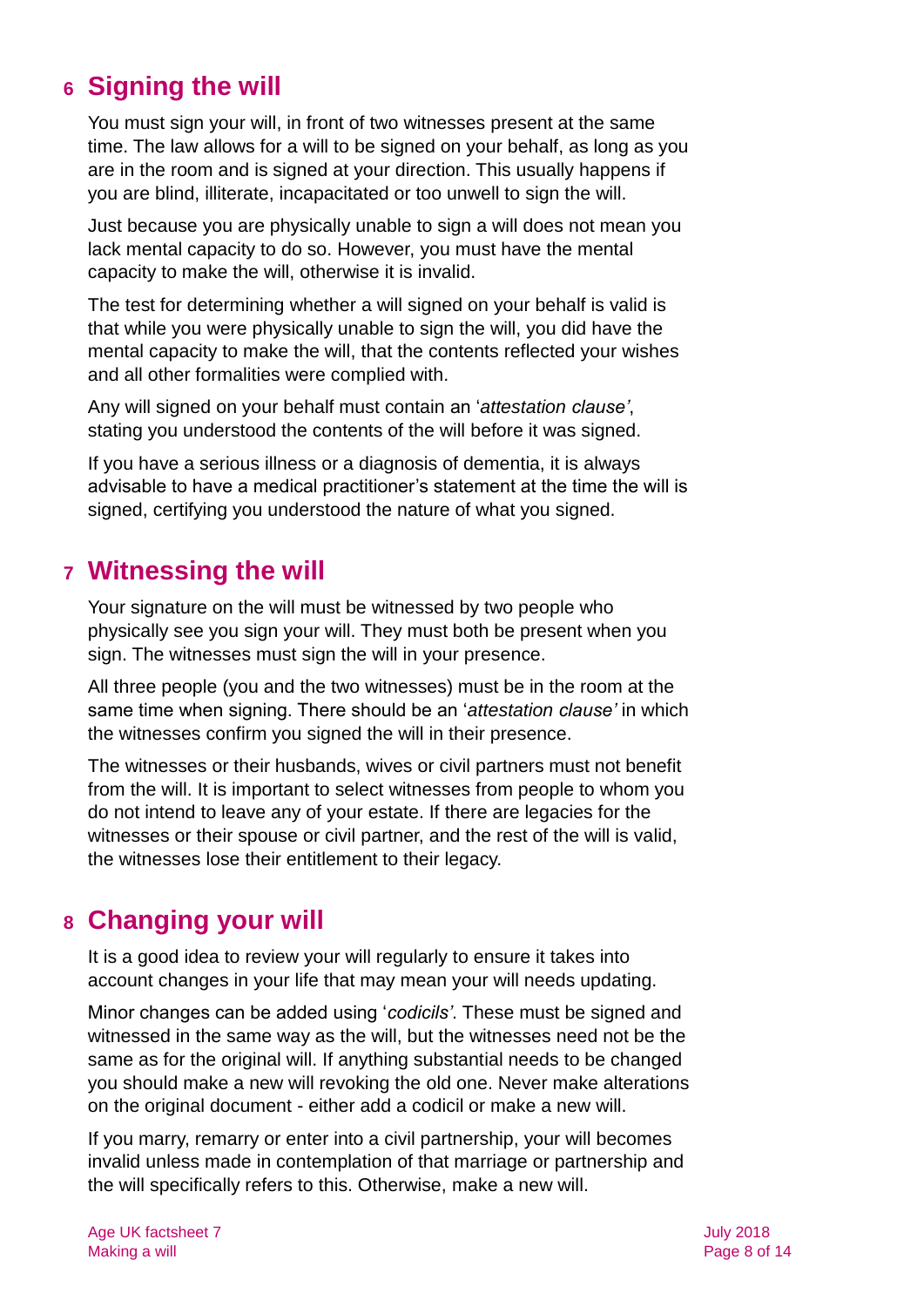Divorce does not automatically invalidate a will but reference to your former spouse or civil partner (such as appointing them as executor or naming them as a beneficiary) will not be effective. It is therefore usually necessary to change your will during or after divorce.

### <span id="page-8-0"></span>**9 Where to keep your will**

Your will should be kept at home safely or lodged with a solicitor or a bank who may charge for this service. Alternatively it can be lodged for safekeeping at the Probate Registry. A fee of £20 is charged when the will is deposited. Tell your executor(s) where the will is held.

When solicitors make a will, they normally keep the original and send you a copy. They may suggest the will is registered with Certainty the National Will Register to help ensure the will is not overlooked. You are entitled to the original if you wish to hold it. It is important to keep the original will safe.

If you have wishes about your funeral, you can write a letter to your executor setting them out. Keep this letter with your will. Alternatively, include this information in the will itself, and make sure the people who you want to arrange your funeral know you have done this.

Do not attach any separate documents to the will itself with paperclips or staples. If these become detached, leaving marks on the will, it may raise questions about whether a codicil has been lost. This could call into doubt the validity of the will.

Do not keep your will in a bank safety deposit box. The bank cannot open the deposit box until the executor gets probate (permission from the court to administer your affairs) and probate cannot be granted without the will.

### <span id="page-8-1"></span>**10 Taxes on your death**

Inheritance Tax (IHT) is payable if your estate is worth more than the IHT threshold. For the 2018/19 tax year, the IHT threshold is £325,000, although this may be more if your spouse has already died and/or you are leaving your home or its sale proceeds to children, grandchildren or step or foster children.

From April 2018, there is an extra family home allowance of £125,000 in addition to the existing IHT threshold. This increases annually by £25,000 a year, up to £175,000 in 2020/21.

Seek advice if you are unsure whether your estate is large enough to be liable for IHT. Your executor must ensure any liable IHT is paid before distributing the remainder of your estate. For more information about IHT, see factsheet 14, *[Dealing with an estate](https://www.ageuk.org.uk/globalassets/age-uk/documents/factsheets/fs14_dealing_with_an_estate_fcs.pdf?dtrk=true)*.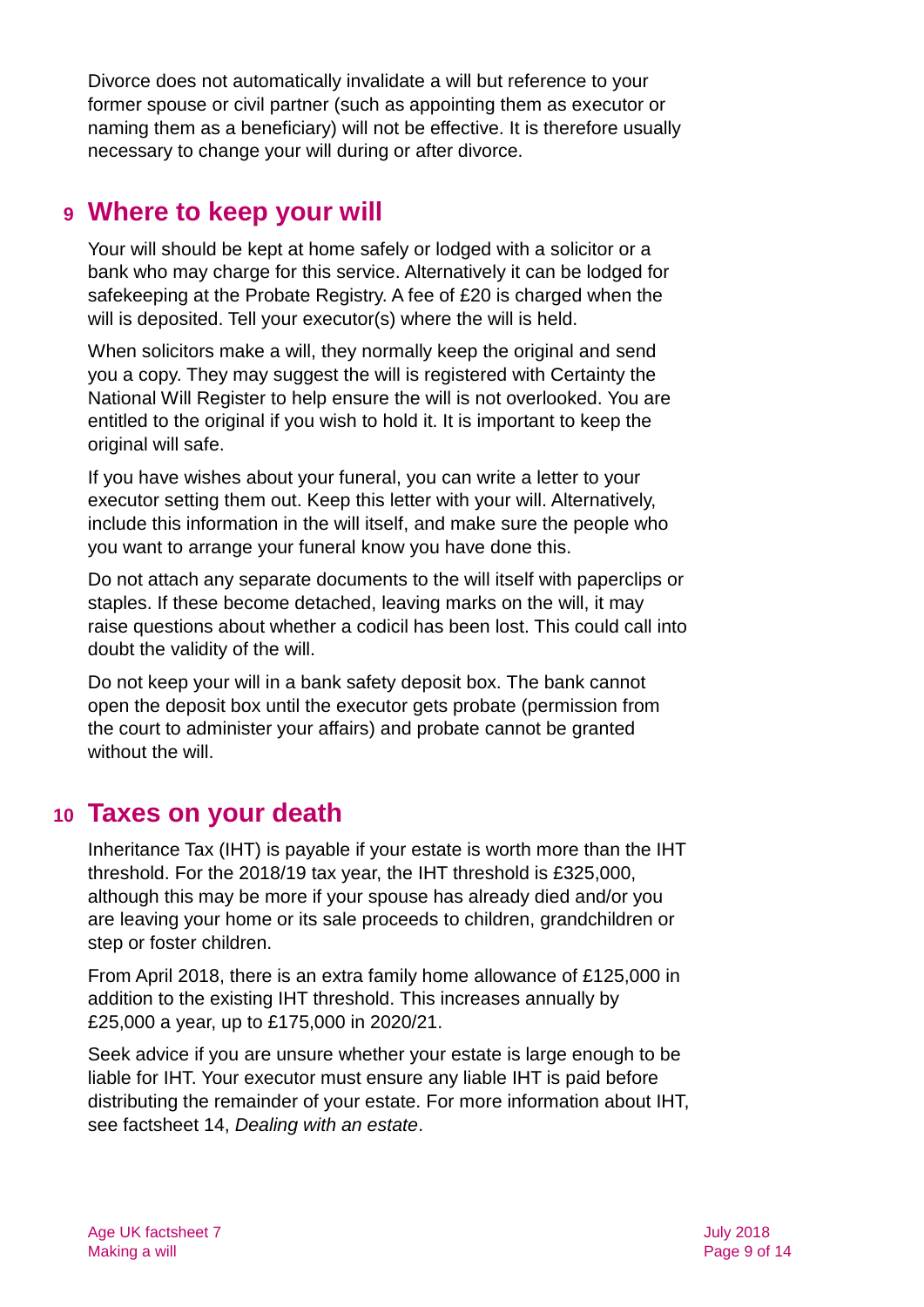# <span id="page-9-0"></span>**11 Special types of wills**

#### **11.1 Privileged wills**

A privileged will is a specialised, informal will usually made by serving members of the Armed Forces and support personnel (such as Nurses, Cooks etc), in, or about to be engaged in, active military operations or a Mariner or Merchant Seaman on a voyage.

There are special rules for privileged wills. Seek professional legal advice if you think you can make one of these.

#### **11.2 Joint wills**

A joint will is two single wills made by two people (usually spouses) giving instructions about how their properties are to be distributed. This is mostly for convenience purposes and they can be called '*mirror'* wills.

Joint wills can be revoked by either party at any time before death and are valid as long as they follow the format of standard wills. However, see the next section as joint wills may change into '*mutual'* wills.

#### **11.3 Mutual wills**

Mutual wills are two or more wills made by people giving instructions based on agreement about how their properties are to be distributed for each other's benefit. Mutual wills are deemed irrevocable. If revoked after the death of one party and new provisions are put in place, any disadvantaged beneficiaries under the first will who do not benefit under the later will can '*enforce'* the terms of the first will.

It is advisable to get legal advice before preparing a mutual will as it is a very technical document with far-reaching implications and must be properly drafted. In some cases, joint wills can become mutual wills meaning both parties and their executors are bound by these wills once one of them has died. This is a very technical area of the law with far reaching implications and legal advice should be sought.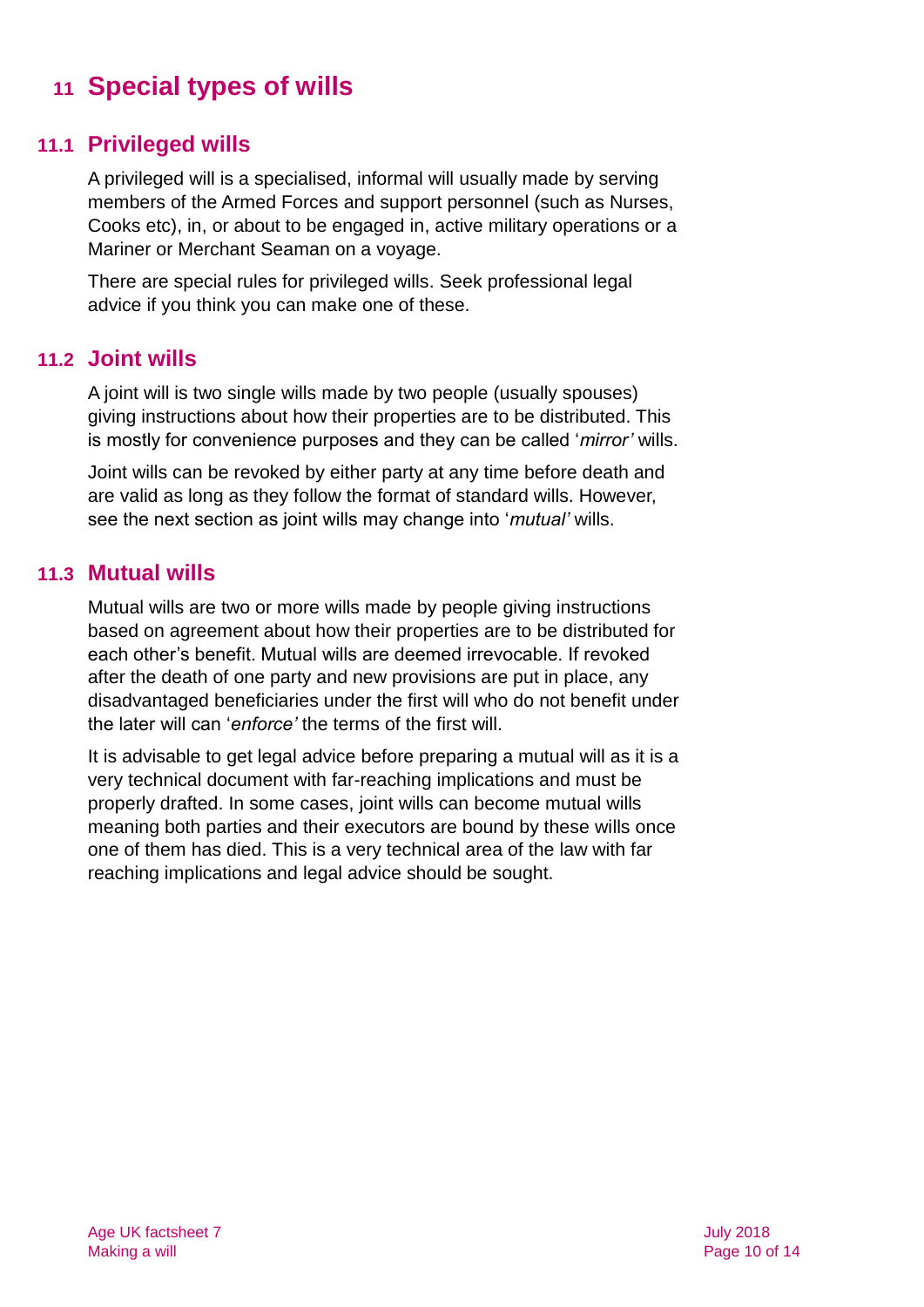# **Useful organisations**

#### <span id="page-10-0"></span>**Certainty the National Will Register**

[www.nationalwillregister.co.uk/](http://www.nationalwillregister.co.uk/) Telephone 0330 100 3660

#### **Citizens Advice**

England or Wales go to [www.citizensadvice.org.uk](http://www.citizensadvice.org.uk/) In England telephone 0344 411 1444 In Wales telephone 0344 477 2020

National network of advice centres offering free, confidential, independent advice, face to face or by telephone.

#### **Free Wills Month**

[www.freewillsmonth.org.uk](http://www.freewillsmonth.org.uk/)

Free Wills Month is supported by several charities and runs each March and October offering free wills for people over 55. The scheme is limited to specific towns/cities in the UK which are usually different each time.

#### **Institute of Professional Will Writers**

[www.ipw.org.uk](http://www.ipw.org.uk/) Telephone 0345 257 2570

Professional body that self-regulates and promotes the profession of will writing. All members have professional indemnity insurance and comply with the IPW Code of Practice.

#### **Law Society**

<http://solicitors.lawsociety.org.uk/> Telephone 020 7320 5757

The representative body for solicitors in England and Wales and has a searchable database to find a solicitor, advice on what to expect, and guides to common legal problems and what to do if things go wrong.

#### **Offices of Court Funds, Official Solicitor and Public Trustee**

[www.justice.gov.uk/about/ospt](http://www.justice.gov.uk/about/ospt) Telephone 020 3681 2762

The Offices of Court Funds, Official Solicitor and Public Trustee was created on the 1 April 2007, when the Court Funds Office merged with the Official Solicitor and Public Trustee.

#### **Probate Registry**

[www.gov.uk/wills-probate-inheritance](http://www.gov.uk/wills-probate-inheritance)

They deal with 'non-contentious' probate business and issue 'grants of representation'. Their website has details of storing wills for safekeeping.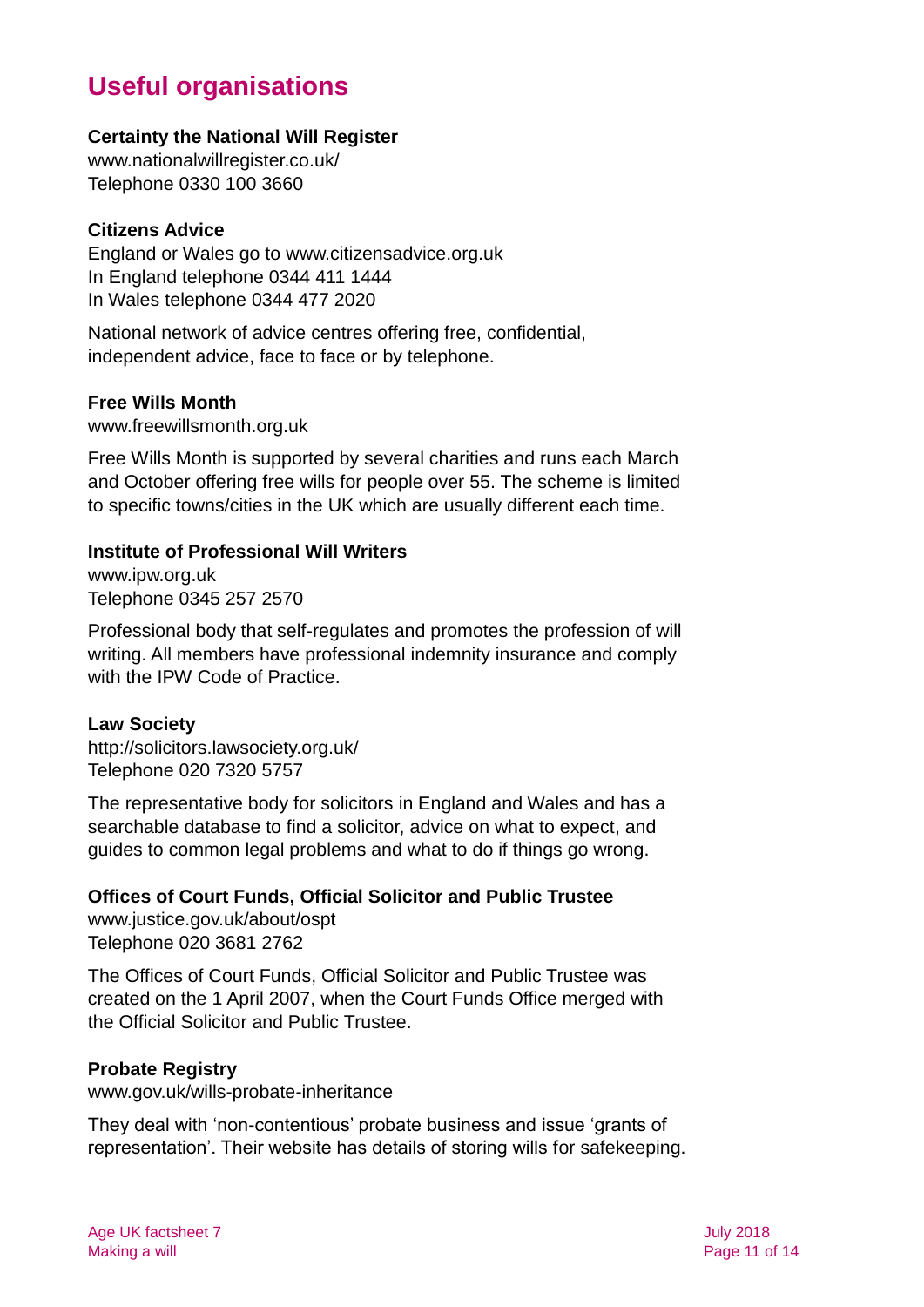#### **Solicitors for the Elderly (SFE)**

[www.solicitorsfortheelderly.com](http://www.solicitorsfortheelderly.com/) Telephone 0844 567 6173

National organisation of lawyers providing and promoting independent legal advice for older and vulnerable people, their family and carers.

#### **Society of Will Writers and Estate Planning Practitioners**

[www.willwriters.com/](http://www.willwriters.com/) Telephone 01522 687888

Non profit-making, self-regulating professional body for the will-writing profession. All its members are covered by professional indemnity insurance and have to abide by its Code of Practice.

#### **Society of Trust & Estate Practitioners**

[www.step.org](http://www.step.org/) Telephone 020 3752 3700

**Will Aid** [www.willaid.org.uk](http://www.willaid.org.uk/) Telephone 0300 0309 558

Will Aid is a partnership between the legal profession and nine UK charities.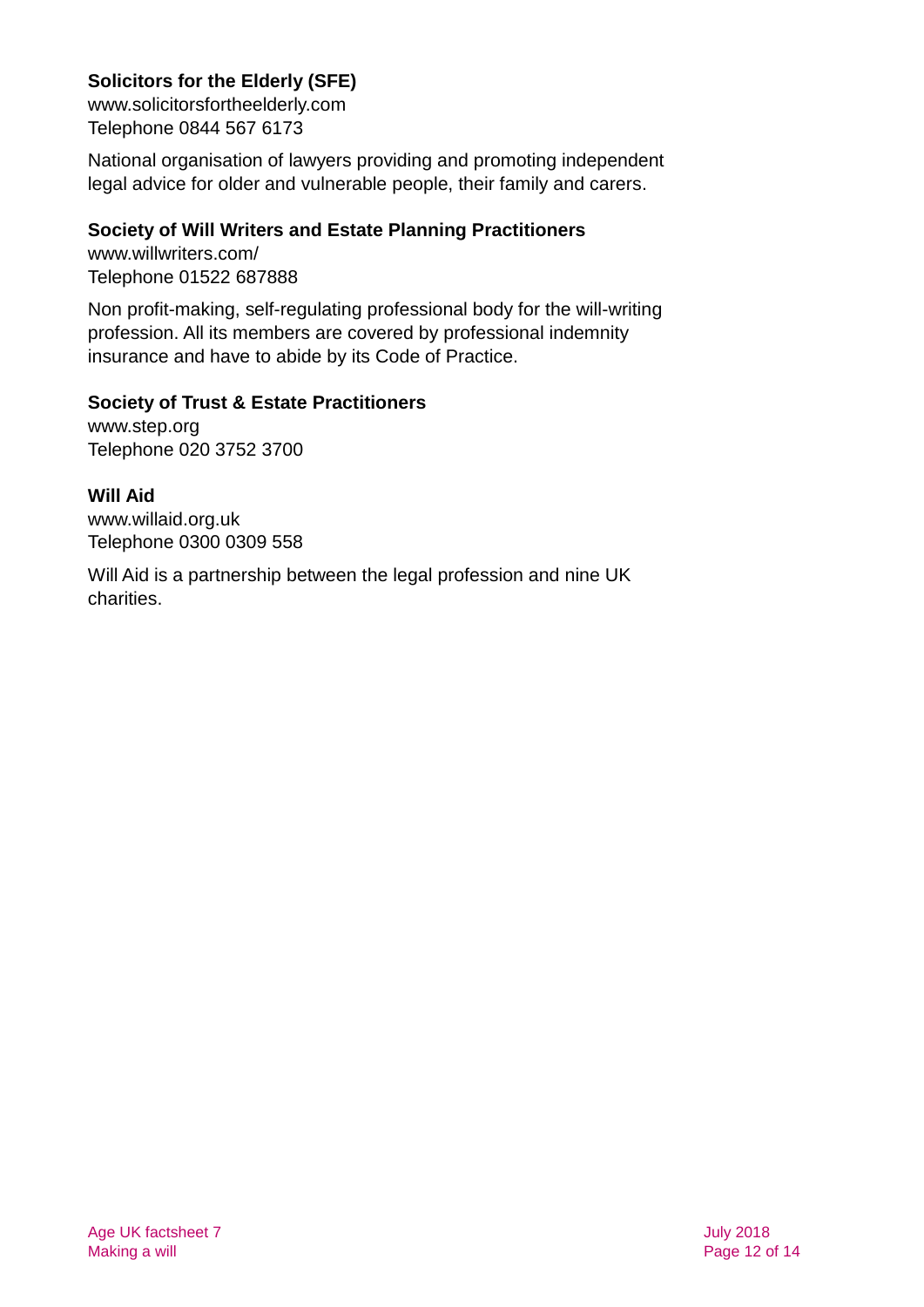# **Age UK**

Age UK provides advice and information for people in later life through our Age UK Advice line, publications and online. Call Age UK Advice or Age Cymru Advice to find out whether there is a local Age UK near you, and to order free copies of our information guides and factsheets.

#### <span id="page-12-2"></span>**Age UK Advice**

[www.ageuk.org.uk](http://www.ageuk.org.uk/) 0800 169 65 65 Lines are open seven days a week from 8.00am to 7.00pm

#### **In Wales contact**

#### **Age Cymru Advice**

[www.agecymru.org.uk](http://www.agecymru.org.uk/) 0800 022 3444

#### <span id="page-12-1"></span>**In Northern Ireland contact**

**Age NI** [www.ageni.org](http://www.ageni.org/) 0808 808 7575

#### <span id="page-12-0"></span>**In Scotland contact**

<span id="page-12-3"></span>**Age Scotland** [www.agescotland.org.uk](http://www.agescotland.org.uk/) 0800 124 4222

### **Support our work**

We rely on donations from our supporters to provide our guides and factsheets for free. If you would like to help us continue to provide vital services, support, information and advice, please make a donation today by visiting [www.ageuk.org.uk/donate](http://www.ageuk.org.uk/donate) or by calling 0800 169 87 87.